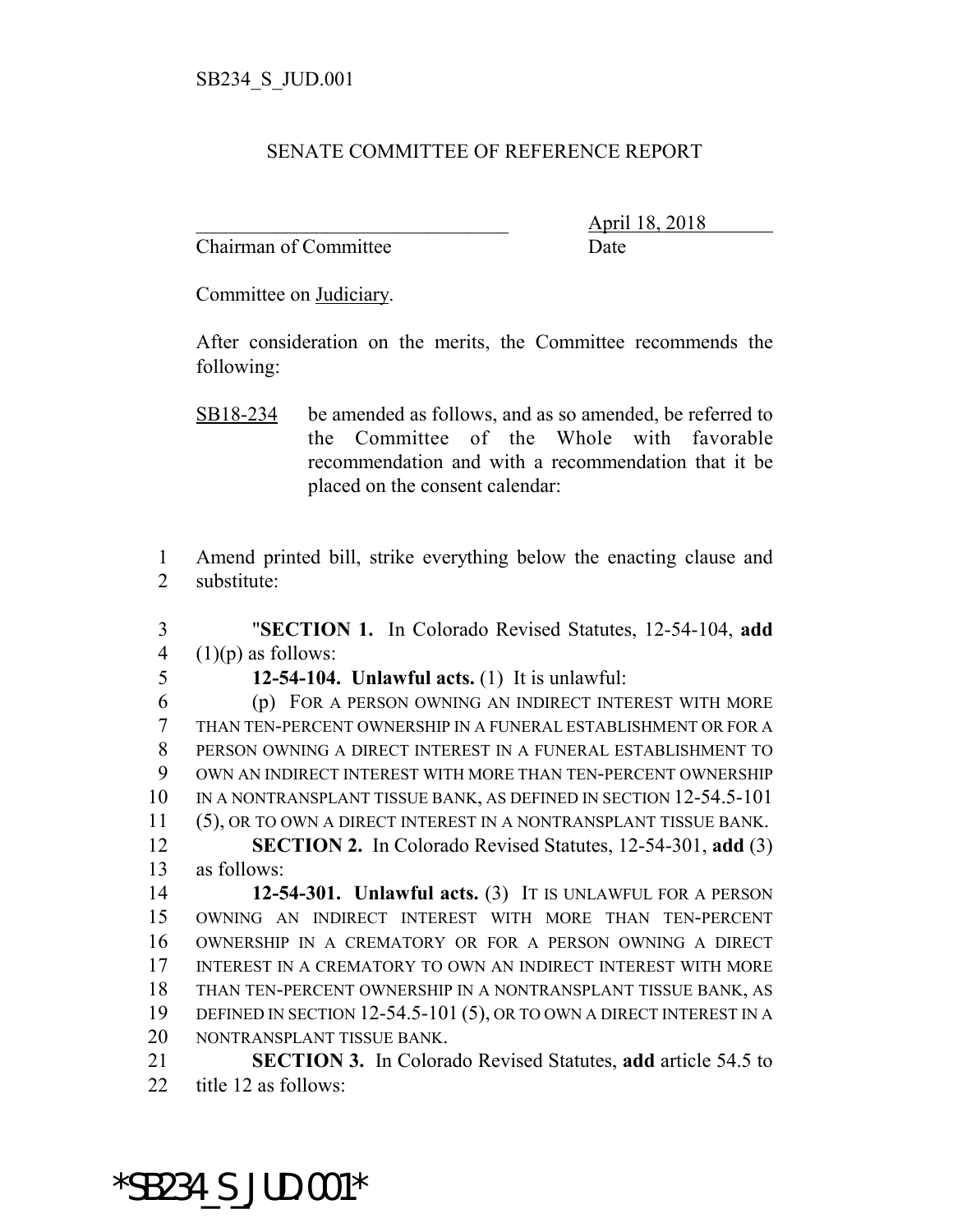| $\mathbf{1}$<br>$\overline{2}$ | <b>ARTICLE 54.5</b><br><b>Nontransplant Tissue Banks</b>                       |
|--------------------------------|--------------------------------------------------------------------------------|
| 3                              | 12-54.5-101. Definitions. AS USED IN THIS ARTICLE 54.5, UNLESS                 |
| $\overline{4}$                 | THE CONTEXT OTHERWISE REQUIRES:                                                |
| 5                              | (1) "BODY PART" MEANS A PORTION OF THE HUMAN BODY. THE                         |
| 6                              | TERM DOES NOT INCLUDE BLOOD UNLESS THE BLOOD IS DONATED FOR THE                |
| $\overline{7}$                 | PURPOSE OF RESEARCH OR EDUCATION.                                              |
| 8                              | (2) "DESIGNEE" MEANS AN INDIVIDUAL DESIGNATED BY A                             |
| 9                              | NONTRANSPLANT TISSUE BANK REGISTERED IN ACCORDANCE WITH                        |
| 10                             | SECTION 12-54.5-102.                                                           |
| 11                             | (3) "DIRECTOR" MEANS THE DIRECTOR OF THE DIVISION OR THE                       |
| 12                             | DIRECTOR'S DESIGNEE.                                                           |
| 13                             | (4) "DIVISION" MEANS THE DIVISION OF PROFESSIONS AND                           |
| 14                             | OCCUPATIONS CREATED IN SECTION 24-34-102.                                      |
| 15                             | (5) (a) "NONTRANSPLANT TISSUE BANK" MEANS A PERSON THAT,                       |
| 16                             | FOR ANY PURPOSE OTHER THAN TRANSPLANTING A BODY PART, RECOVERS,                |
| 17                             | TRANSPORTS, DISTRIBUTES, SCREENS, STORES, AND ARRANGES FOR THE                 |
| 18                             | STORAGE AND DISTRIBUTION OF A BODY PART.                                       |
| 19                             | (b) "NONTRANSPLANT TISSUE BANK" DOES NOT INCLUDE:                              |
| 20                             | (I) AN EYE BANK, AN ORGAN PROCUREMENT ORGANIZATION, OR A                       |
| 21                             | TISSUE BANK, AS THOSE TERMS ARE DEFINED IN SECTION 15-19-202 (10),             |
| 22                             | $(16)$ , AND $(31)$ , RESPECTIVELY;                                            |
| 23                             | (II) A FUNERAL ESTABLISHMENT REGISTERED IN ACCORDANCE                          |
| 24                             | WITH SECTION 12-54-110; OR                                                     |
| 25                             | (III) A CREMATORY REGISTERED IN ACCORDANCE WITH SECTION                        |
| 26                             | 12-54-303.                                                                     |
| 27                             | 12-54.5-102. Registration required - repeal. $(1)$ (a) BY JULY 1,              |
| 28                             | 2019, EACH NONTRANSPLANT TISSUE BANK SHALL REGISTER WITH THE                   |
| 29                             | DIRECTOR IN THE FORM AND MANNER DETERMINED BY THE DIRECTOR. THE                |
| 30                             | REGISTRATION MUST INCLUDE:                                                     |
| 31                             | (I) THE SPECIFIC ADDRESS OF THE NONTRANSPLANT TISSUE BANK;                     |
| 32                             | (II) THE FULL NAME AND ADDRESS OF THE DESIGNEE APPOINTED                       |
| 33                             | IN ACCORDANCE WITH SUBSECTION $(2)(a)$ OF THIS SECTION;                        |
| 34                             | (III) THE DATE THE NONTRANSPLANT TISSUE BANK BEGAN DOING                       |
| 35                             | <b>BUSINESS;</b>                                                               |
| 36<br>37                       | (IV) THE CATEGORY OF BODY PARTS AND THE TYPE OF BODY PART                      |
| 38                             | SERVICES PROVIDED; AND<br>(V) A DESCRIPTION OF THE NONTRANSPLANT TISSUE BANK'S |
| 39                             | PREMISES AND EQUIPMENT.                                                        |
| 40                             | (b) EACH NONTRANSPLANT TISSUE BANK REGISTRATION IS SUBJECT                     |
| 41                             | TO RENEWAL PURSUANT TO A SCHEDULE ESTABLISHED BY THE DIRECTOR                  |
|                                |                                                                                |

 $*$ SB234\_S\_JUD.001 $*$  -2-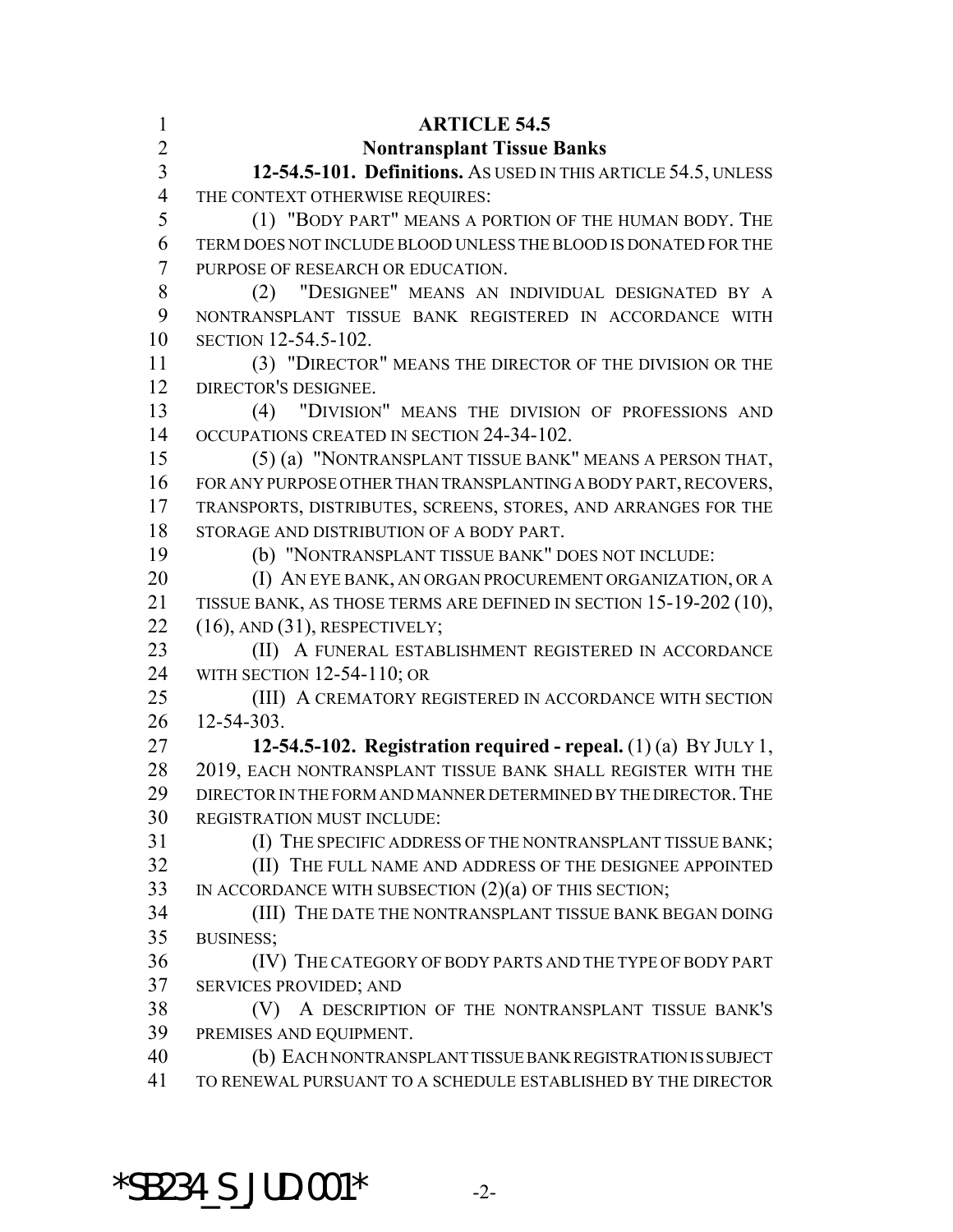IN ACCORDANCE WITH SECTION 24-34-102 (8) AND IN THE FORM AND MANNER DETERMINED BY THE DIRECTOR.

 (c) IN ACCORDANCE WITH SECTION 24-34-105, THE DIRECTOR MAY ADJUST THE REGISTRATION FEE SET UNDER SUBSECTION (3) OF THIS SECTION AND ESTABLISH RENEWAL FEES AND DELINQUENCY FEES FOR REINSTATEMENT.IF A NONTRANSPLANT TISSUE BANK FAILS TO RENEW THE REGISTRATION IN ACCORDANCE WITH THE SCHEDULE ESTABLISHED BY THE 8 DIRECTOR, THE REGISTRATION EXPIRES.

 (2) (a) EACH NONTRANSPLANT TISSUE BANK SHALL APPOINT AN INDIVIDUAL AS THE DESIGNEE OF THE NONTRANSPLANT TISSUE BANK. A DESIGNEE MUST:

(I) BE AT LEAST EIGHTEEN YEARS OF AGE;

 (II) HAVE AT LEAST TWO YEARS OF EXPERIENCE WORKING FOR A NONTRANSPLANT TISSUE BANK;

 (III) BE EMPLOYED BY THE REGISTERED NONTRANSPLANT TISSUE 16 BANK THAT THE DESIGNEE REPRESENTS;

 (IV) HAVE THE AUTHORITY WITHIN THE NONTRANSPLANT TISSUE BANK'S ORGANIZATION TO REQUIRE THAT PERSONNEL COMPLY WITH THIS ARTICLE 54.5; AND

**(V) NOT BE DESIGNATED FOR MORE THAN ONE NONTRANSPLANT**  TISSUE BANK UNLESS EACH ADDITIONAL NONTRANSPLANT TISSUE BANK IS OPERATED UNDER COMMON OWNERSHIP AND MANAGEMENT AND UNLESS EACH ADDITIONAL NONTRANSPLANT TISSUE BANK IS SIXTY MILES OR LESS FROM ALL OTHER NONTRANSPLANT TISSUE BANKS HELD UNDER THE SAME COMMON OWNERSHIP.

 (b) IF, AFTER INITIAL REGISTRATION, THE NONTRANSPLANT TISSUE BANK APPOINTS A NEW DESIGNEE IN ACCORDANCE WITH SUBSECTION (2)(a) OF THIS SECTION, THE NONTRANSPLANT TISSUE BANK SHALL NOTIFY THE DIRECTOR WITHIN THIRTY DAYS AFTER APPOINTING THE DESIGNEE.

 (3) TO REGISTER, A PERSON MUST PAY THE FEE SET BY THE DIRECTOR. THE DIRECTOR SHALL SET THE REGISTRATION FEE TO OFFSET THE DIVISION'S DIRECT AND INDIRECT COSTS OF IMPLEMENTING THIS ARTICLE 54.5. THE DIRECTOR SHALL TRANSMIT THE FEE TO THE STATE TREASURER, WHO SHALL CREDIT IT TO THE DIVISION OF PROFESSIONS AND OCCUPATIONS CASH FUND CREATED IN SECTION 24-34-105.

 (4) THIS SECTION IS REPEALED, EFFECTIVE SEPTEMBER 1, 2024. BEFORE ITS REPEAL, THIS SECTION IS SCHEDULED FOR REVIEW IN ACCORDANCE WITH SECTION 24-34-104.

 **12-54.5-103. Records and receipts.** (1) A NONTRANSPLANT TISSUE BANK SHALL FURNISH TO A PERSON WHO DELIVERS A BODY PART TO THE NONTRANSPLANT TISSUE BANK A RECEIPT, WHICH MUST BE SIGNED BY

 $*$ SB234 S JUD.001 $*$  -3-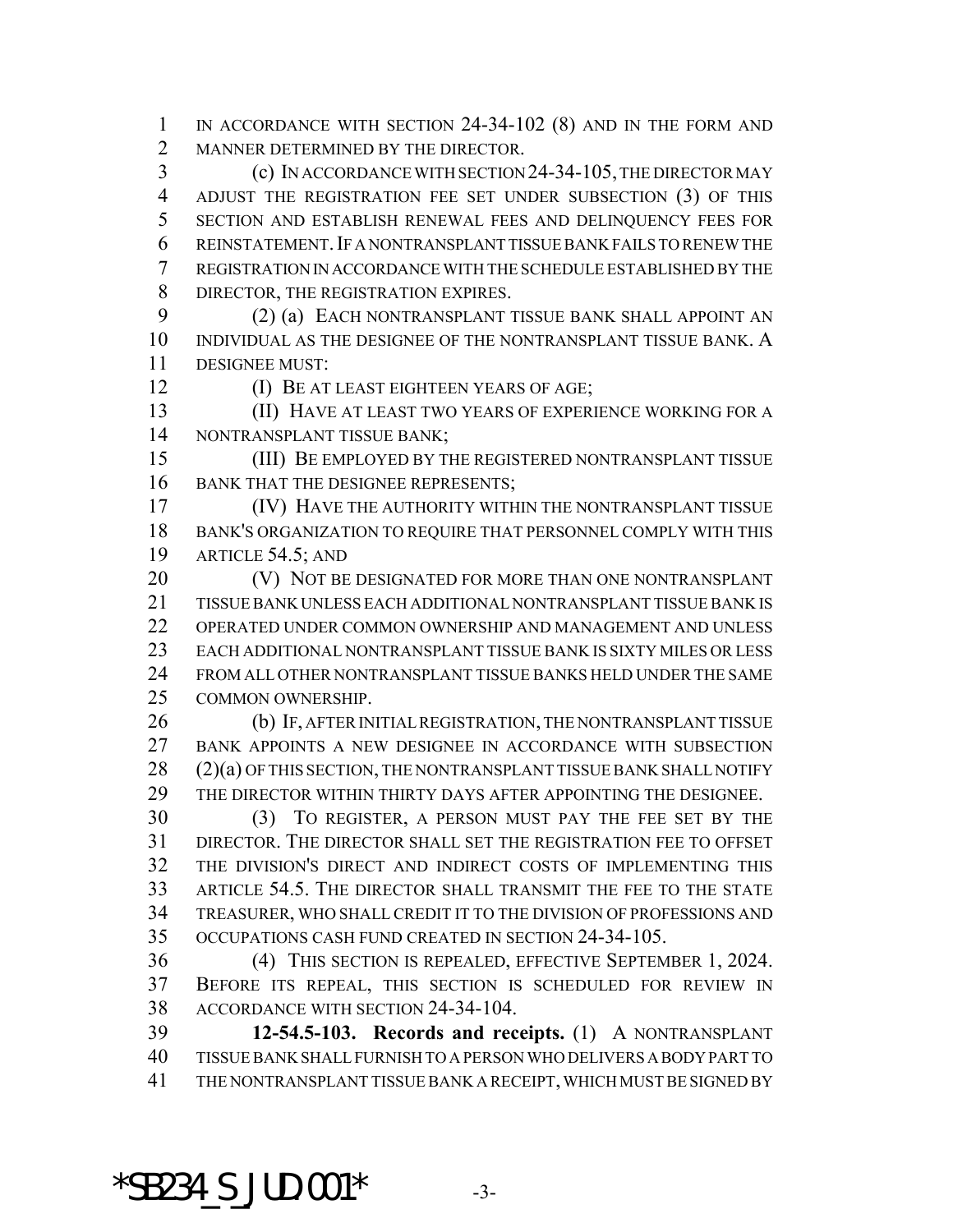BOTH THE NONTRANSPLANT TISSUE BANK AND THE PERSON WHO DELIVERS 2 THE BODY PART. THE NONTRANSPLANT TISSUE BANK SHALL RETAIN A COPY OF THE RECEIPT IN ITS RECORDS IN ACCORDANCE WITH SUBSECTION (2) OF THIS SECTION. THE RECEIPT MUST INCLUDE THE FOLLOWING:

(a) THE DATE AND TIME OF THE DELIVERY;

(b) THE NAME OF THE PERSON WHO DELIVERED THE BODY PART;

(c) THE NAME OF THE DECEDENT;

8 (d) THE NAME OF ANY BUSINESSES WITH WHICH THE PERSON DELIVERING THE BODY PART IS AFFILIATED; AND

 (e) THE NAME OF THE PERSON WHO RECEIVED THE BODY PART ON BEHALF OF THE NONTRANSPLANT TISSUE BANK.

 (2) A NONTRANSPLANT TISSUE BANK SHALL MAINTAIN FOR AT LEAST THREE YEARS AT ITS REGISTERED LOCATION THE FOLLOWING RECORDS:

(a) THE DONOR'S FULL NAME AND ADDRESS;

16 (b) THE DATE OF DONATION;

 (c) DOCUMENTATION OF THE DECEDENT'S INFORMED CONSENT OR THE CONSENT OF THE PERSON AUTHORIZED BY LAW TO CONSENT ON 19 BEHALF OF THE DONOR TO THE DONATION;

20 (d) A DESCRIPTION AND THE QUANTITY OF EACH BODY PART TO BE 21 DONATED FOR SCIENTIFIC OR EDUCATIONAL PURPOSES;

 (e) DECEDENT MEDICAL HISTORY, INCLUDING ANY OF THE FOLLOWING IF USED BY THE NONTRANSPLANT TISSUE BANK: AUTOPSY REPORTS, DONATION QUESTIONNAIRES, AND OTHER DONOR OR DECEDENT SOLICITATION MATERIALS; AND

26 (f) TRACKING DOCUMENTATION OF THE LOCATION OF EACH BODY PART.

28 (3) A NONTRANSPLANT TISSUE BANK SHALL KEEP COMPLETE AND ACCURATE RECORDS AND MAKE THE RECORDS OPEN FOR INSPECTION BY THE DIRECTOR.

 **12-54.5-104. Standards of practice.** (1) A NONTRANSPLANT TISSUE BANK SHALL:

(a) HANDLE BODY PARTS IN A SAFE AND SANITARY MANNER;

 (b) BE EQUIPPED WITH INSTRUMENTS AND SUPPLIES NECESSARY TO PROTECT THE HEALTH AND SAFETY OF THE PUBLIC AND EMPLOYEES OF THE NONTRANSPLANT TISSUE BANK; AND

 (c) AFFIX IDENTIFICATION TO EACH BODY PART AND PROVIDE TRACKING PAPERWORK TO MATCH THE IDENTIFICATION.

 (2) A NONTRANSPLANT TISSUE BANK SHALL NOT COMMINGLE UNIDENTIFIED OR UNHARVESTED BODY PARTS PRIOR TO TRANSFER TO A CREMATORY OR FUNERAL ESTABLISHMENT, AS THOSE TERMS ARE DEFINED

 $*$ SB234 S JUD.001 $*$  -4-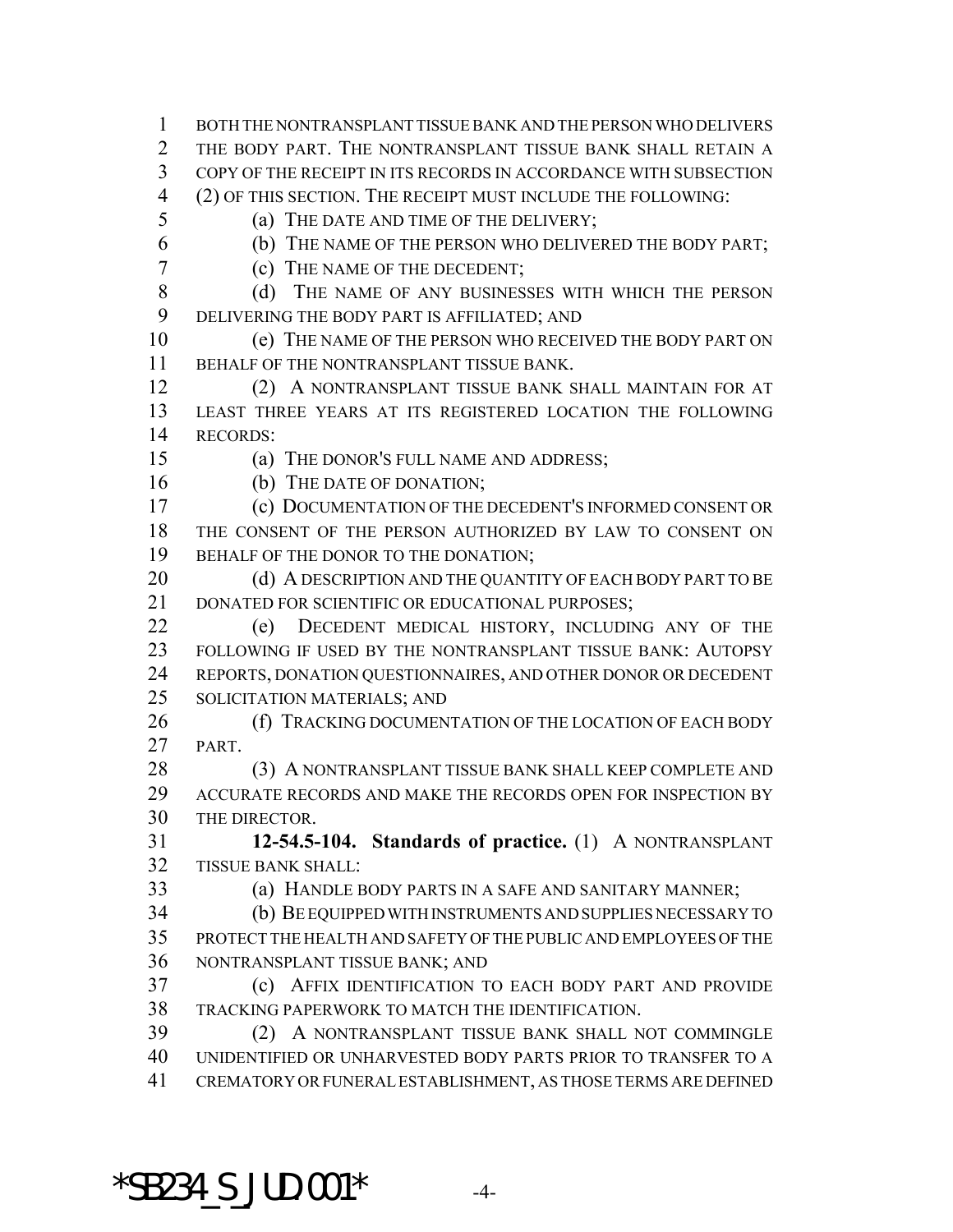IN SECTION 12-54-102 (5) AND (12), RESPECTIVELY.

 (3) AN INCINERATOR THAT IS USED FOR THE DISPOSAL OF BODY PARTS AND THAT IS OPERATED BY A REGISTERED NONTRANSPLANT TISSUE BANK NEED NOT BE REGISTERED UNDER PART 3 OF ARTICLE 54 OF THIS TITLE 12. THE INCINERATOR MAY COMMINGLE TISSUE FROM MEDICAL OR EDUCATIONAL RESEARCH FROM MULTIPLE DECEDENTS.

 **12-54.5-105. Disclosure.** (1) A NONTRANSPLANT TISSUE BANK SHALL DISCLOSE, IN CLEAR AND UNAMBIGUOUS TERMS, THE FOLLOWING INFORMATION TO THE DONOR OR TO THE PERSON AUTHORIZED BY LAW TO CONSENT TO DONATION:

 (a) THAT THE DONATED BODY PART MAY BE DISTRIBUTED, IN WHOLE OR IN PART, BY THE NONTRANSPLANT TISSUE BANK;

 (b) THAT THE DONATED BODY PART MAY BE RETURNED, IN WHOLE 14 OR IN PART, TO THE NONTRANSPLANT TISSUE BANK; AND

 (c) THAT THE NONTRANSPLANT TISSUE BANK WILL BE COMPENSATED FOR DISTRIBUTION OF THE BODY PART.

 **12-54.5-106. Discipline.** (1) THE DIRECTOR MAY DENY, SUSPEND, REVOKE, OR PLACE ON PROBATION A NONTRANSPLANT TISSUE BANK OR ISSUE A LETTER OF ADMONITION TO AN APPLICANT FOR OR HOLDER OF A NONTRANSPLANT TISSUE BANK REGISTRATION IF THE NONTRANSPLANT TISSUE BANK OR APPLICANT:

**(a) VIOLATES AN ORDER OF THE DIRECTOR, THIS ARTICLE 54.5, OR** 23 THE RULES ESTABLISHED UNDER THIS ARTICLE 54.5;

 (b) MAKES A MATERIAL MISSTATEMENT OR OMISSION IN THE REGISTRATION OR THE APPLICATION FOR A REGISTRATION;

26 (c) VIOLATES FEDERAL LAW, COLORADO LAW, OR AN ORDINANCE OR RESOLUTION OF A POLITICAL SUBDIVISION OF COLORADO IN THE OPERATION OF THE NONTRANSPLANT TISSUE BANK; OR

29 (d) HAS INCURRED DISCIPLINARY ACTION RELATED TO THE ADMINISTRATION OF A NONTRANSPLANT TISSUE BANK IN ANOTHER JURISDICTION. EVIDENCE OF THIS DISCIPLINARY ACTION IS PRIMA FACIE EVIDENCE FOR DENIAL OF REGISTRATION OR OTHER DISCIPLINARY ACTION IF THE VIOLATION WOULD BE GROUNDS FOR DISCIPLINARY ACTION IN THIS STATE.

 (2) TO BE VALID, A PROCEEDING TO DENY, SUSPEND, REVOKE, OR PLACE ON PROBATION A REGISTRATION MUST BE CONDUCTED IN ACCORDANCE WITH SECTIONS 24-4-104 AND 24-4-105. THE DIRECTOR MAY USE AN ADMINISTRATIVE LAW JUDGE EMPLOYED BY THE OFFICE OF ADMINISTRATIVE COURTS IN THE DEPARTMENT OF PERSONNEL TO CONDUCT A HEARING.

**12-54.5-107. Violations and penalties.** A PERSON WHO VIOLATES

 $*$ SB234 S JUD.001 $*$  -5-